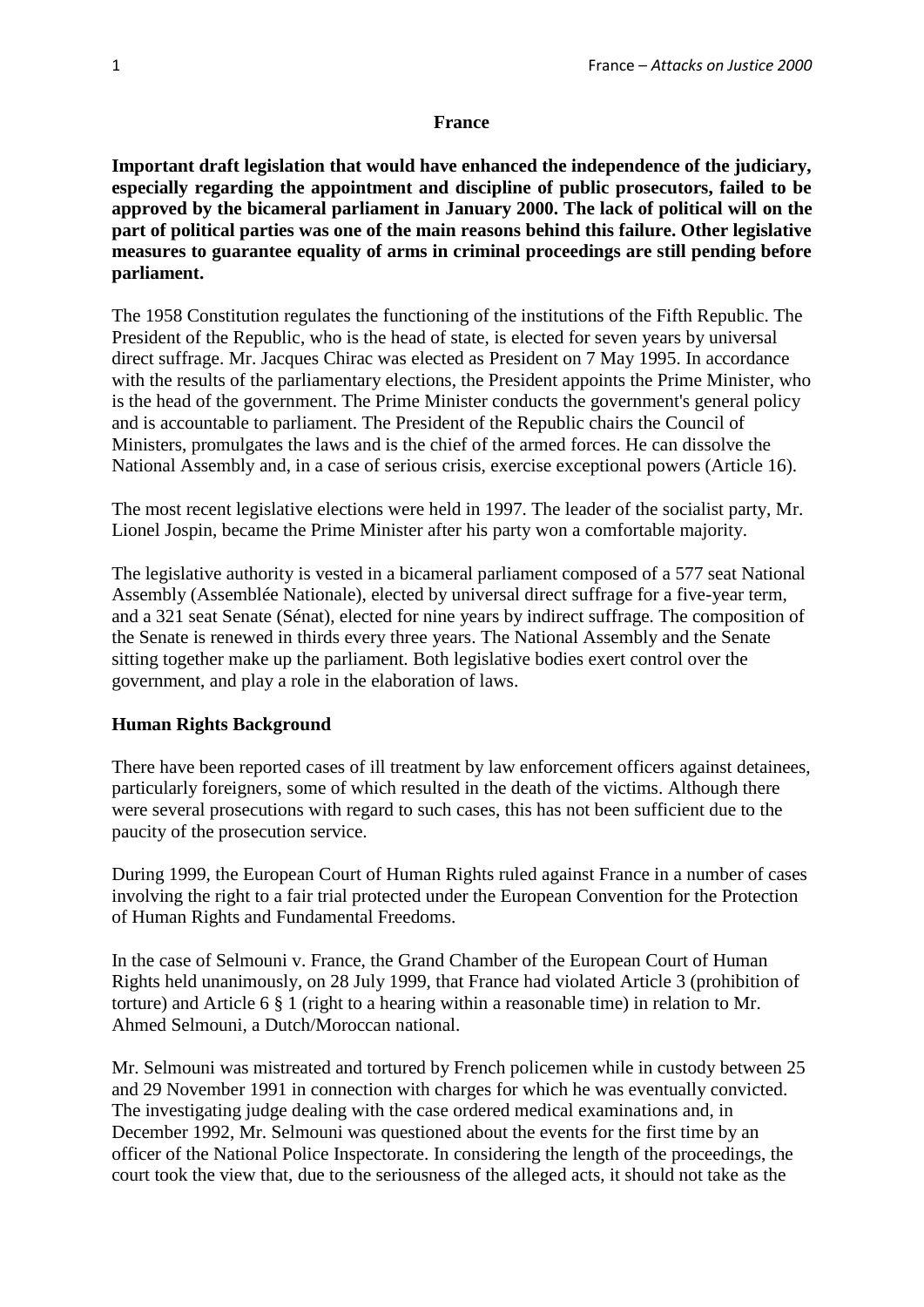starting point 01 February 1993, when the applicant formally lodged a criminal complaint, but instead the date on which he had expressly lodged a complaint while being interviewed by an officer of the National Police Inspectorate and the Public Prosecutor was informed of the events by the records of the interview. The court, having regard to the fact that more than six years had elapsed since then, concluded that the requirement of a "reasonable time" for a fair trial set forth in Article 6.1 of the European Convention had been exceeded.

In the case of K. v. France, a seven-member chamber of the European Court of Human Rights ruled, on 14 December 1999, that France had violated Mr. K.'s rights under Article 6 § 1 of the European Convention. Mr. K. complained that his right to a fair trial had been violated when he was denied access to the Court of Cassation. The applicant, who had been convicted in November 1995 for indecent assault, was required under the Code of Criminal Procedure to surrender himself to custody. A convicted person who fails to surrender to custody without obtaining an exemption forfeits his or her right to appeal on points of law. As the applicant intended to appeal he sought such exemption but his petition was rejected by the Appeals Court. On 24 September 1996, the Court of Cassation ruled that Mr. K. had forfeited his right to appeal on the grounds that he had not surrendered to custody on the day before the hearing of his appeal. The European Court found that the forfeiture of the right to appeal was a particularly severe penalty in light of the right of access to a court guaranteed by Article 6§1 of the Convention. Furthermore, having regard to the presumption of innocence and the suspensive effect of an appeal on points of law, it appeared that the obligation of the defendant to surrender to custody was wrong. The court concluded that the applicant had suffered an excessive restriction of his right of access to a court and accordingly of his right to a fair trial.

Yet in another case, Caillot v. France, decided on 9 November 1999, the European Court found France in violation of Article 6 § 1 of the European Convention.

In the case of Debboub alias Ali Husseini v. France, on 9 November 1999, the European Court found France in violation of Article 5§3 on the right to personal liberty which limits provisional detention pending trial. Mr. Debboub, one of the defendants in the Chalabi Network Case in which 138 people accused of involvement with an Islamist terrorist network were tried for criminal conspiracy, complained that his rights had been violated as his pretrial detention had been excessively lengthy. The court found that the reasons given to justify the provisional detention of the accused were no longer sufficient given the length of the provisional detention to which the accused was subjected. Further, the court found that the French judicial authorities had not acted swiftly enough in the case. Although Mr. Debboub was ultimately convicted and sentenced to six years in prison in January 1999, he was released in May 1999 after having spent more than four years in prison, most of it in pre-trial detention.

#### *Universal Jurisdiction and the Case of the Mauritanian Captain*

On 29 September 1999, the Montpellier Court of Appeal released Mauritanian army Captain Ely Ould Dah, while investigations in his case were continuing. The court required him to remain in the country. In what constituted a ground breaking step in the exercise of universal jurisdiction, the captain was arrested in July 1999, pursuant to a complaint filed by the International Federation of Human Rights and the French League of Human Rights under the International Convention against Torture and Other Cruel, Inhuman or Degrading Treatment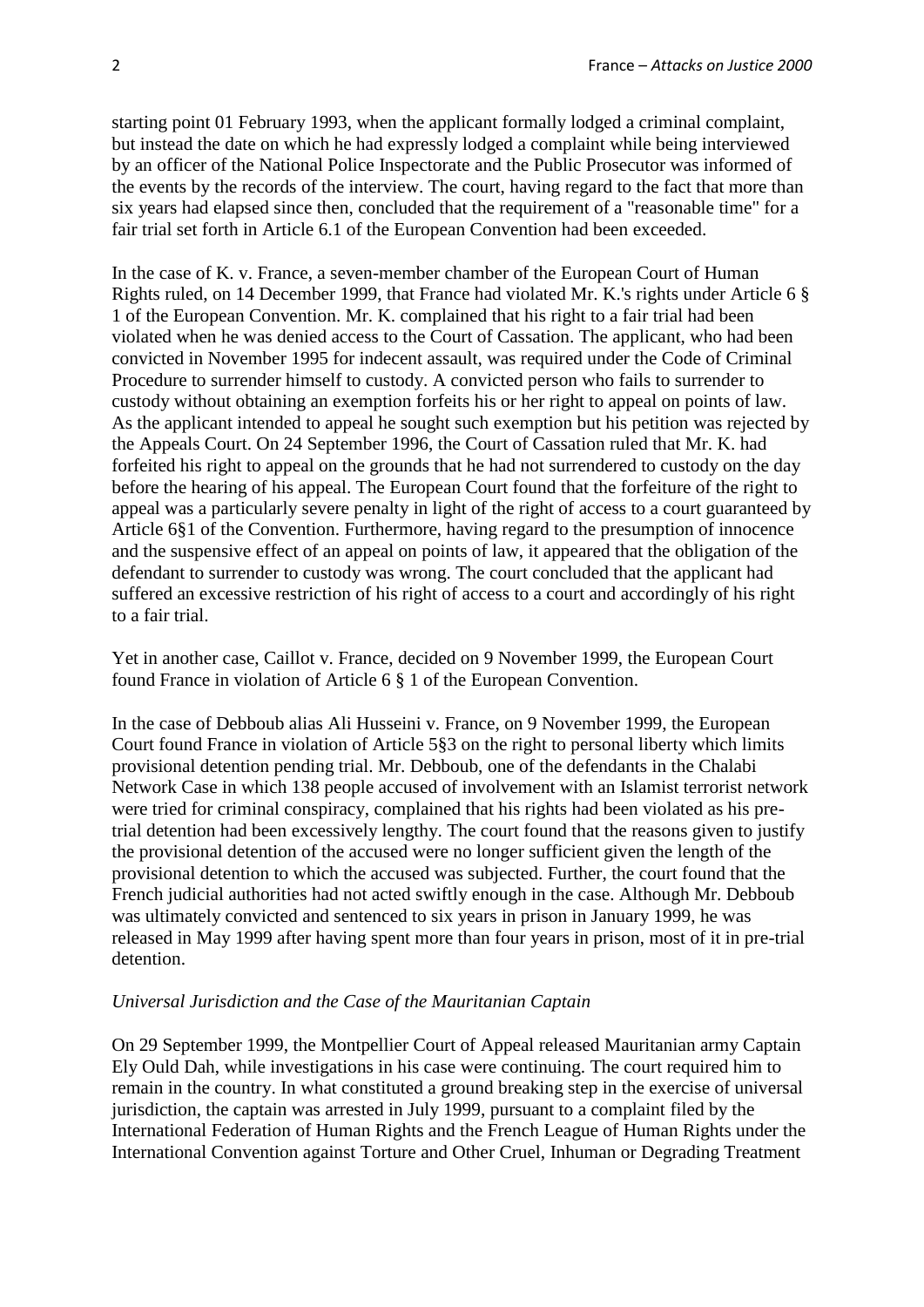or Punishment. Captain Ould Dah was accused by two Mauritanian refugees living in France of being responsible for torture inflicted upon them.

## *The Anti-Terrorist Legislation*

Certain features of the anti-terrorist legislation and practices of the judicial authorities were the subject of heated debate during discussions on the reform of the judicial system and the need to reform some institutions in particular, such as the investigating judge, and the need to reduce lengthy pre-trial detentions, so as to better ensure the rights of the defendant.

French anti-terrorist legislation dates back to 1986 when Law N° 1020 was enacted. The provisions of this law were later complemented by further provisions reforming the Penal Code and the Code of Criminal Procedure. Articles 706.17 to 706.22 of the latter establish a set of bodies with special procedural rules to deal with terrorist-related crimes at the investigation, indictment and trial levels.

All crimes related to terrorism are dealt with by the Attorney General, the investigating judge, the Criminal Tribunal or the Court of Assizes, all of which are based in Paris. The Attorney General can request that any such cases occurring in any part of the country be transferred to Paris.

Exceptional legislation on terrorism formulates special procedural rules for the investigation and trial of people for terrorist-related crimes. The period allowed for administrative detention in these cases is doubled, from 48 to 96 hours. Furthermore, the suspect does not have the right to see his or her attorney during the first 72 hours of the detention. Article 698 of the Code of Criminal Procedure deals with the trial by the Court of Assizes of military matters in peacetime. The composition of this court is modified so as to reduce the number of lay members and consequently the risk for these to be threatened by terrorist bands. During the investigation the investigating judge (juge d'instruction) enjoys the power to order the detention of the suspect and his decision cannot be challenged. Finally, the judicial practice in the majority of terrorism-related cases is to allow prolonged pre-trial detention. This practice has been criticised for not being consistent with the presumption of innocence in favour of the accused.

# **The Judiciary**

The 1958 Constitution of the Republic of France contains a chapter on the judicial authority ("De l'Autorité Judiciaire", Title VIII) which focuses on judges (Magistrats du Siège) and public prosecutors (Magistrats du Parquet).

Article 64 provides for the independence of the judiciary. According to the same provision, the President of the Republic is the guarantor of this independence and is assisted by the High Council of the Judiciary.

The year under review was marked by a debate on proposals to amend the Constitution and the enactment of additional legislative measures with the aim of strengthening the independence, effectiveness and accessibility of the judiciary. However, the reform package failed to be approved in January 2000 (see below).

### *Structure*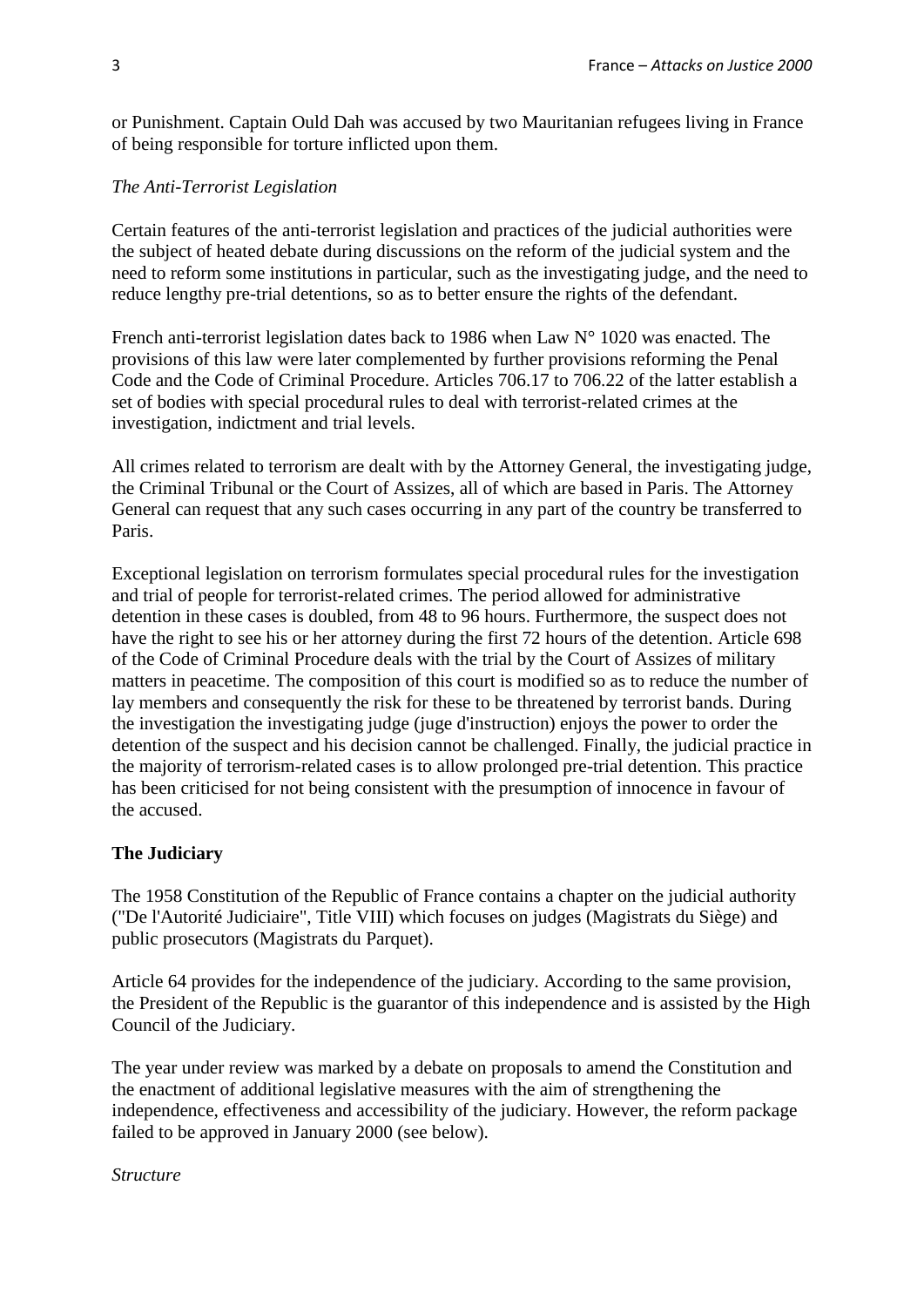The judiciary is composed of a lower courts system, 35 regional Courts of Appeal and the Court of Cassation (Cour de Cassation) as the highest judicial body in the country. The French legal system makes a distinction between administrative courts and civil and criminal justice. The Council of State (Conseil d'Etat) is the highest body within the administrative court system and issues final judgements about the legality of administrative acts.

The judicial order is composed of three jurisdictions: the specialised jurisdictions (for children, labour and commercial matters), the civil jurisdiction and the criminal jurisdiction. The criminal justice system is organised into three levels: faults and contraventions are dealt with by Municipal Tribunals, crimes (délits) are tried by a Criminal Court (Tribunal Correctionnel) and the most serious crimes are tried by the Court of Assizes (Cour d'Assise), which is a tribunal composed of three professional judges sitting together with nine lay members as jurors. Rulings by the Court of Assizes are not subject to appeal except to the Court of Cassation and only on points of law.

The Court of Cassation reviews points of law in appeals made against decisions taken by the Courts of Appeal.

There is a Constitutional Council (Conseil Constitutionnel) composed of nine members which ensures that electoral processes are fair and transparent, and controls the constitutionality of organic laws and other laws submitted to its scrutiny.

The Minister of Justice (Garde des Sceaux) also plays an important role in the functioning of the French judiciary. He or she oversees the work of the Public Prosecution Service and issues instructions as to the implementation of national criminal policies.

### *Appointment and Security of Tenure*

Judges are appointed by the President of the Republic with the consent of the High Council of the Judiciary (Conseil Supérieur de la Magistrature -CSM). However, the CSM has the power to propose names for justices of the Court of Cassation and the Presidents of the Courts of Appeal to the President. The President of the Republic should appoint one of the persons proposed by the CSM. The CSM is also the disciplinary authority within the judiciary for judges.

With regard to the appointment and discipline of public prosecutors, the CSM can only give its opinion, which is not binding, to the Minister of Justice (Garde de Sceaux) who holds power to appoint, transfer and apply disciplinary measures over public prosecutors.

The High Council of the Judiciary is established by Article 65 of the Constitution to assist the President of the Republic in the guardianship of the independence of the judiciary. It is composed of the President of the Republic himself and the Minister of Justice as ex officio members, and ten other members. It works in two sections, each one competent to deal with issues related to judges or public prosecutors respectively. The first section is composed of the President of the Republic and the Minister of Justice, plus five judges and one public prosecutor, one member of the Council of State and three other persons with a high moral reputation. The second section is composed of the President and the Minister of Justice, plus five public prosecutors and one judge, one member of the Council of State and the three persons of high moral reputation mentioned above. Each of these sections exercises the powers of the CSM in regard to judges or prosecutors respectively.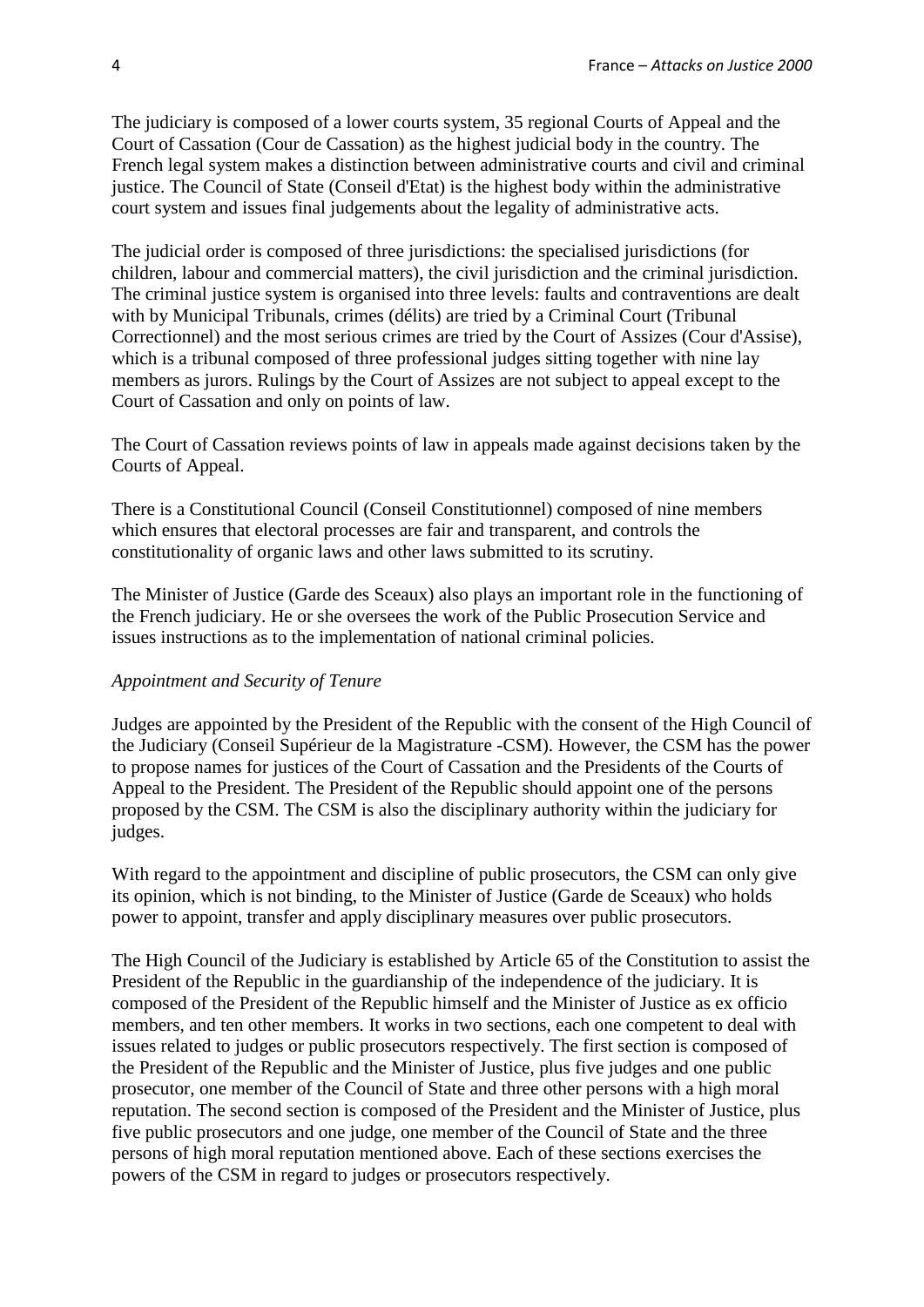Article 64 of the Constitution guarantees to judges security of tenure. A similar guarantee with regard to prosecutors does not exist.

### *The Proposals on Reform of the Justice System*

A general package to reform the judicial system has been discussed since 1997 when a special commission, the Truché Commission, which was tasked with elaborating a diagnosis of the justice system and making recommendations, presented its report (see Attacks on Justice 1998). Immediately afterwards, the Minister of Justice, Ms. Elisabeth Guigou, addressed to the National Assembly a broad outline of the reforms as envisaged by the government.

The reform package includes a constitutional amendment on the composition and powers of the High Council of the Judiciary, and a number of other legislative measures aimed at making the judiciary more accessible, effective and trustworthy for the citizenry. However, due to the lack of political consensus between the government and the opposition parties in the legislature, the key measures needed to start the reform process failed to be approved during the parliamentary session of 24 January 2000. The discussion and approval of the measures has been postponed indefinitely.

#### *The Constitutional Reform of the High Council of the Judiciary*

The proposed amendment to Article 65 of the Constitution on the High Council of the Judiciary would increase the membership of the Council and grant this body broader powers with regard to the appointment and discipline of public prosecutors. This amendment is regarded as the pillar for the whole reform process.

If approved, the new Article 65 of the Constitution will make the CSM's opinion binding on the Minister of Justice when deciding on the appointment and discipline of public prosecutors. The reform intends, in this way, to provide the Prosecution Service with further guarantees of independence. The Minister of Justice will continue appointing and deciding on disciplinary matters but his or her discretion will have to conform with the CSM's opinion.

As to the reform of the composition of the CSM, the draft bill provides an enlarged CSM with twenty-one members, eleven of which will be from outside the judiciary (persons of high moral character). The CSM will no longer be divided into two sections, each one competent with regard to either judges or prosecutors, but there will be only one body with competence in regard to both judges and prosecutors.

The draft bill reforming the CSM was approved by the two chambers of parliament in June and November 1998. It needs to be approved by a three fifths majority of the two chambers sitting together in parliament as it requires a constitutional amendment. The failure to pass the draft by the parliament has been interpreted as a lack of political will to enhance the independence of the judiciary on the part of the political parties in the French parliament.

#### *The Draft Bill on Public Action in Criminal Matters*

This draft bill aims at clarifying the relations between the public prosecutors and the Minister of Justice and putting an end to the suspicions of political interference in the Public Prosecution's activities. To this end, the Minister of Justice would no longer have the power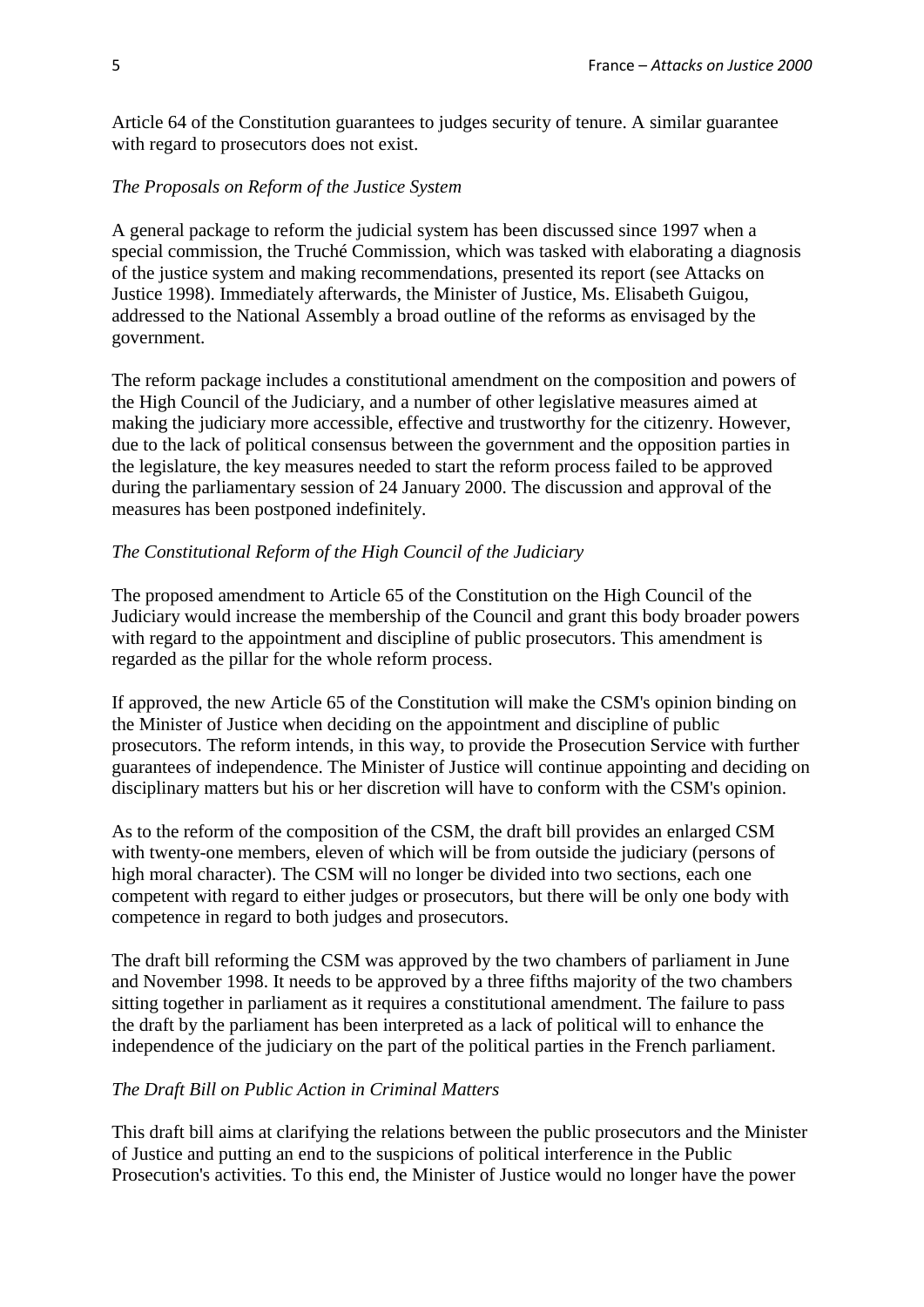to issue instructions to the prosecutors in individual cases. However, the Minister of Justice would maintain his or her power to instigate investigations and proceedings when the public interest so requires, even if the Public Prosecution Service has decided not to take action on the matter. The Minister of Justice would also keep his or her power to elaborate and implement public policy on criminal matters which the Public Prosecution Service must follow.

This draft bill was approved on first reading by both chambers of parliament in June and October 1999 respectively. The second reading is scheduled for March 2000.

#### *The Draft Bill on the Presumption of Innocence and the Rights of the Victims*

The thrust of this bill is to implement an equality of arms within the criminal procedure by reinforcing the rights of the defendant from the beginning of the investigations. If passed, the bill will allow an arrested person under garde à vue to see his or her lawyer from the first hour of their detention and throughout the entire criminal procedure. Indicted individuals will have the right to request the judge to order the production of all evidence necessary for their defence.

Most importantly, the bill provides that the investigating judge will no longer be the sole judicial authority to decide on matters regarding the liberty of the suspect or accused. The investigating judge will have to request the detention from another impartial judge, the judge of detention (juge de la détention provisoire) who will take a decision on the matter.

The text of this bill was adopted on first reading by both chambers of parliament in March and September 1999 respectively. The second reading is scheduled for February 2000.

#### *The Proposals on the Responsibility of the Magistrates*

A draft of this law has never been formally introduced in parliament, but an informal draft was circulated by the Minister of Justice towards the end of the year 1999. According to the sponsors, this bill would reinforce the magistrates' responsibility in performing their duties and would prevent judicial abuses from occurring. The bill envisages the compulsory rotation of magistrates on a regular basis, the obligation to publish decisions on disciplinary matters involving magistrates and the establishment of a commission to receive complaints from citizens regarding the judiciary (Commission Nationale d'Examen des Plaintes des Justiciables). This commission could be petitioned by anyone who considered himself or herself to be a victim of the malfunctioning of the judicial system or the misbehaviour of a magistrate. The Commission would examine the complaints and forward to the Minister of Justice and the Presidents of the tribunals only those that are not frivolous.

The proposed bill on the responsibility of magistrates has been one of the most controversial points of the reform. Different magistrates' associations have voiced their opposition to the draft on the grounds that disciplinary powers lie with the High Council of the Judiciary and that any other system will allow political interference in the judiciary.

#### *The Dumas Case*

On 23 March 1999, Mr. Roland Dumas, President of the Constitutional Council and former Minister of Foreign Affairs, announced his temporary stepping down to face investigations